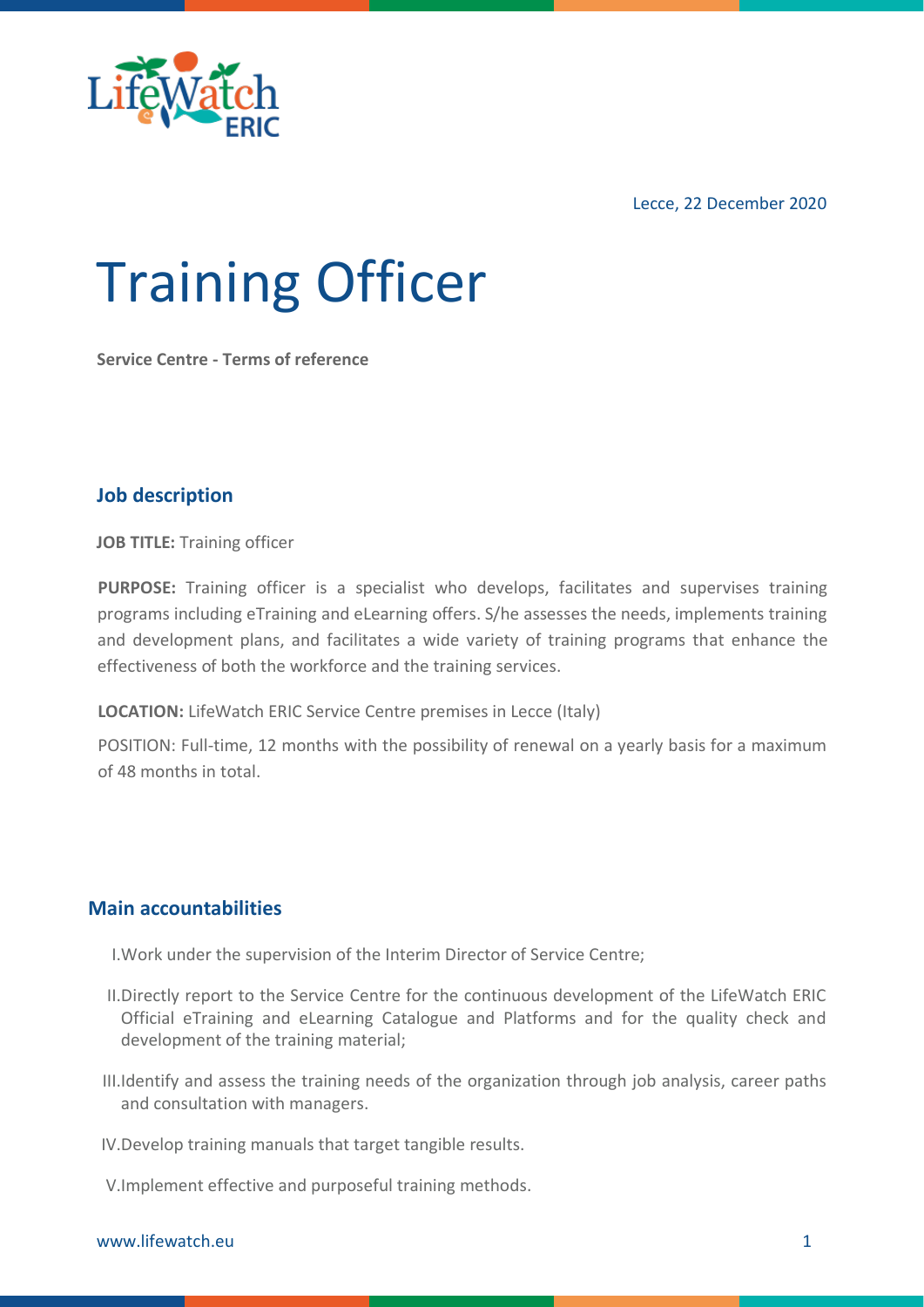

- VI.Drive brand values and philosophy through all training and development activities.
- VII.Effectively communicate with team members, trainers and management.
- VIII.Create a curriculum to facilitate strategic training based on the organization goals.
- IX.Select and manage resources, including working with both internal employees and training vendors to develop and deliver training.
- X.Collaborate with the technical personnel required to develop, manage and deliver training.
- XI.Keep abreast of training trends, developments and best practices.

# **The ideal candidate should meet the following requirements**

- Have a university degree or equivalent qualifications, with, preferably, a background in Biological and Environmental Sciences, Social Sciences and Humanities or equivalent.
- A minimum of 3-year experience in training and development management.
- Excellent written, verbal and interpersonal communication skills.
- Critical thinker with innovative problem-solving skills.
- Highly computer literate and related business and communication tools.
- Familiar with traditional and modern training processes.
- Fantastic organizational and time management skills.
- **Strategic and creative mindset.**
- Be available to travel abroad for the specific working needs of this position.
- **Fluency in written and spoken English.**

### **The vacancy is subject to the following procedure**

- A short covering letter and Curriculum Vitae\* (EUROPASS format, 4 pages at the most) shall be written in English and addressed to the Service Centre Director using this form **<https://zfrmz.eu/EAzBNLR9ABdGUncqgjeI>** by **25th January 2021**.
- Only shortlisted candidates will be re-contacted by **1 st February 2021**.